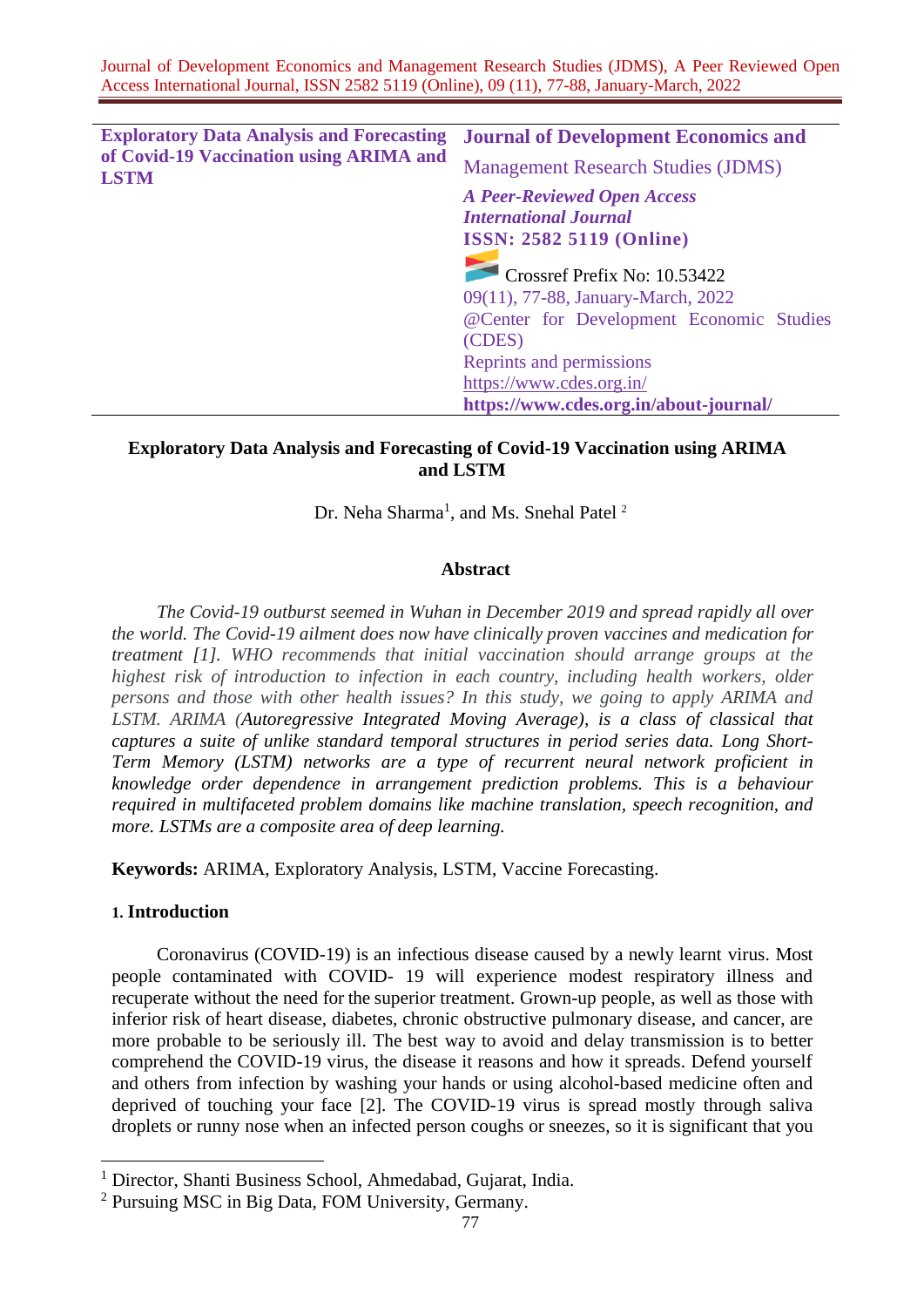re-practice the rehearsal of breathing (for example, by coughing on a flexible Elbow). Impartial access to harmless and effective vaccines is important in ending the COVID-19 epidemic, so it is very hopeful to see so many vaccines show progress. Vaccination does not mean that a person can lose their breath and put themselves and others in danger, especially as research lasts those vaccines can guard not only from disease but also from infection and broadcast. But it is not the vaccine that will halt the epidemic, it is the vaccination [2]. One must guarantee the obtainability of vaccines equitably and openness, and ensure that each nation has access to them and can transport them to shield its people, starting with the most exposed. With the support of the analytical and visual course through analysis and model, data will change numbers into patterns and patterns into understanding.

This project is to examine and picture the newest global scenario in the contest against the "covid-19 vaccine epidemic" in which we will foresee the timing of each country's vaccination process could be accomplished. In the present context, numerous countries are facing a shortage of strategies. Studies show that more than 950 million times the COVID-19 vaccine has been dispersed worldwide hence, it is essential and beneficial to do additional research and investigate the country's smart analytics and predict other vaccine-level forecasts to regulate when the country will be entirely vaccinated. In this analysis, we working to be using different methods and methods to enhance the exactness rate and to observe the variations and outcomes of the diverse models applied. We will be undertaking time-series forecasting for vaccination progress through the assistance of machine learning algorithms such as ARIMA modelling and LSTM which is a decent model from the neural network, this will help us expect further vaccination progress rate. A basic exploratory analysis will also be part of this work to observe and analyze the overall statistics of vaccines being cast-off and rolled out by different regions of the world and the topmost vaccines used by a precise country to aid fight the contest of covid- 19 pandemic affections [3]. By the termination, we will be able to gain so excessive identifications about the vaccine and vaccinations trendy across the globe. In the next units, the changes in the process and results of various models will be further deliberated.

# **2. Methodology**

# **2.1Description of Data**

The dataset applied emphases on the COVID-19 vaccines and vaccinations. The historical data for covid-19 vaccine and vaccination has been mined from Kaggle (an Online community of data scientists and machine learning practitioners). The data set comprises data of all the diverse vaccines rolled out to countries, total vaccinated, daily Vaccinated, manufacture of the vaccine and more arenas are obtainable in the dataset. This dataset involves data of all the possible countries consuming access to the vaccine or the vaccination procedure.

# **2.2Exploratory Data Analysis**

Exploratory Data Analysis (EDA) in Python is the primary phase in your data analysis course established by **"**John Tukey" in the 1970s. In statistics, exploratory data analysis is a tactic to [analyse facts groups t](https://www.edureka.co/blog/football-world-cup-best-xi-analysis-using-python/)o abridge their chief features, frequently with visual means. By the name itself, we can get to distinguish that it is a stage in which we need to discover the data set. Exploratory Data Analysis is a vital step beforehand you jump to machine learning or demonstrating your data [5]. By undertaking this you can get to know whether the selected features are decent enough to model, are all the landscapes required, are there any connections grounded on which we can either go back to the Data Pre-processing step or transfer on to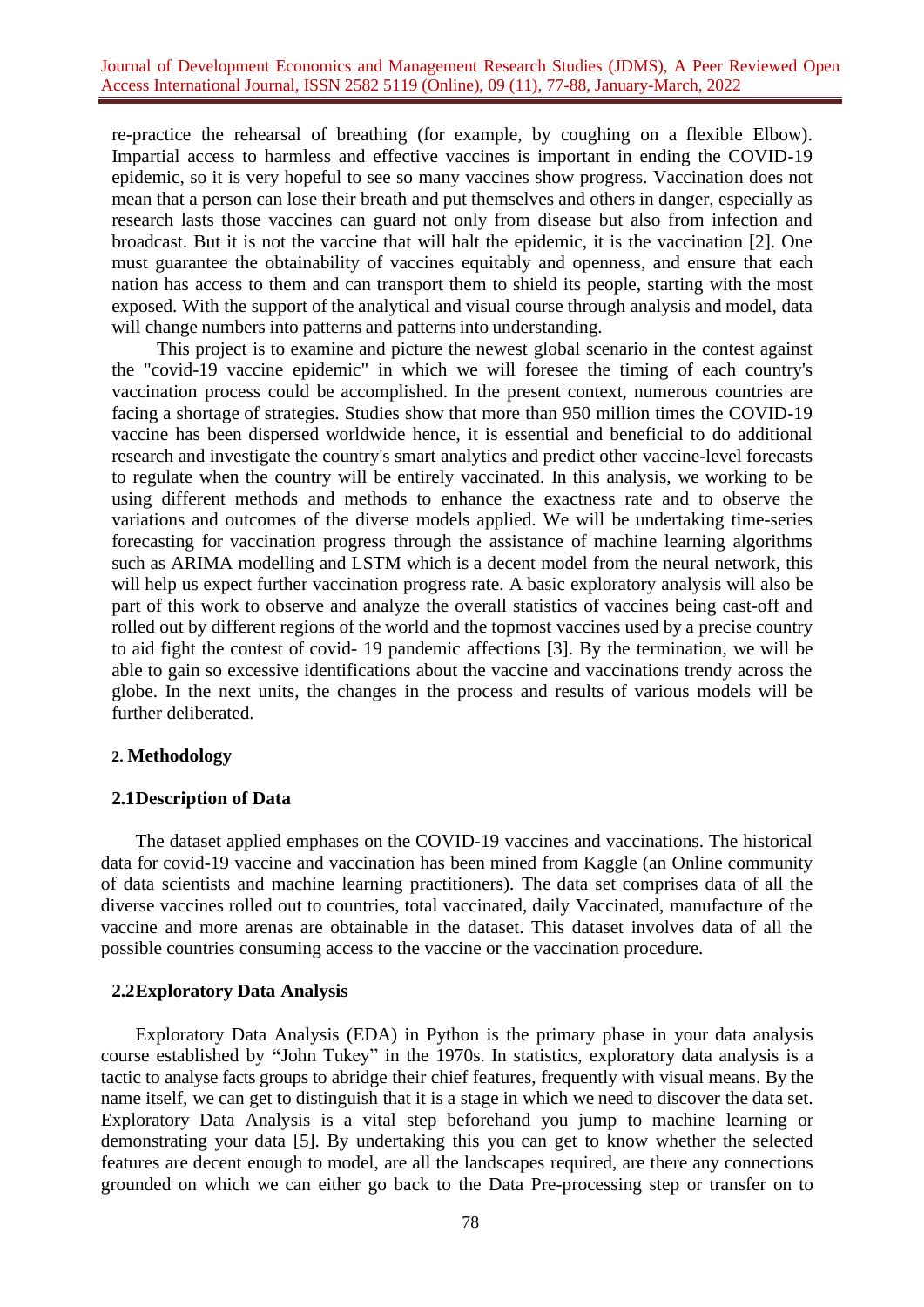modelling. Later Exploratory Data Analysis is accomplished and visions are drawn, its structures can be used for supervised and unsupervised machine learning. EDA comprise some basic steps such as data description, handling missing data and outliers and understanding the elementary relation amid data through some visual presentation. About basic libraries used for the data, exploratory analysis were pandas, NumPy, matplotlib, seaborn, plotly and some additional consequently [9].

# *A.* **Data collection**

Data collected from the prevalent data science and machine learning tool stage known as Kaggle is from where we have composed the data from and applied the data for all-purpose events and further investigate and knowledge mining.

#### *B.* **Feature engineering and selection**

When analysing and forecasting a model, at times one may not need all the features or input variables for the analysis or modelling hence we can study the features and decide which of those features are needed for the model. Using a dataset without doing feature engineering and selection may cause some uncertain results or results that are not very impactful.

# *C.* **Data mining and exploratory analysis**

After removing variables that are not relevant for model making. cleaning of data is performed and thereafter we can perform some exploratory data analysis to overcome certain relations and relationships of thevariables.

# *D.* **Select appropriate machine learning technique**

For our modelling, we have chosen ARIMA and LSTM model as it is best suited for time series and real-time data. Both models are very impactful as they consist of crucial and relevant data needed for future insights.

# *E.* **Representation of result in build model and visual form**

We have made good use of certain python libraries to visually represent our results and outputs to easily understand and identify patterns and insights. Those libraries are MATPLOTLIB, SEABORN, PYPLOT and PYWAFFLE to enhance the proportion of vaccines rolled out in different parts of the globe [9]. A simple summary model is generated for the forecasting of the vaccination rate and a simple differencing plot of making the dataset stationary.

# **2.3ARIMA**

The algorithm applied in the project is the ARIMA (Auto-Regressive Integrated Moving Average) model which is a step-by-step model for analysing and predicting time series data. It explicitly provides a list of common structures in time-series data, and as a result, provides a simple yet powerful way to make accurate time forecasts. The ARIMA model is characterized by 3 terms: p, d, q where, p the AR command order is the MA word order and d is the number of variations required to make the time series stop. In our practice, we have used forecasts for a series of unconventional times as they make predictions only based on previous data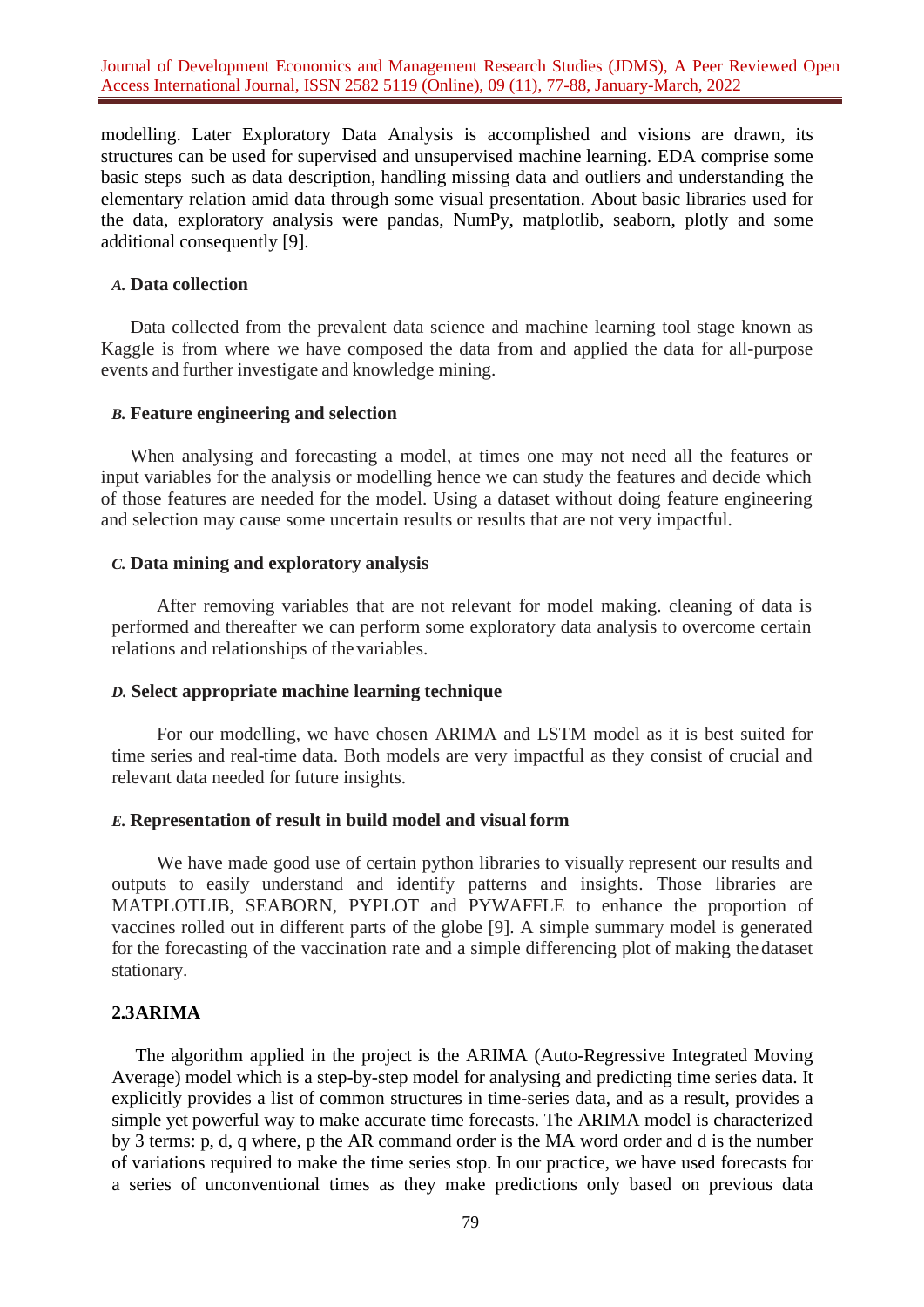collected. While working on the model the first step was to stabilize the data so that there would be no difference in prediction, this is done by removing the lag values (previous values), this step can be repeated until we get static data. Performing data suspension is important otherwise the output will always be 0. This way we can calculate the difference between the lag values. Once the data is stationary and there are no variations found then the model can be created as we have already discovered values of p,q and d. ARIMA() is used and imported from the stats model in python. The model summary discloses a lot of information. The table in the centre is the coefficients table [8]. Wherever the standards under 'coef' are the masses of the particular terms. The Arima model consists of some important information like a dependent variable, no of observations, model, date, coefficient and the best model found in a total fit time. The

ARIMA technique analyses and estimates similarly spaced univariate time series data, handover function data, and intervention data by means of the autoregressive integrated moving-average (ARIMA) or autoregressive moving-average (ARMA) model. An ARIMA model foresees a value in a response time series as a lined combination of its past values, past errors (also called shocks or innovations), and current and past values of other time series. The ARIMA procedure delivers an all-inclusive set of gears for univariate time series model identification, parameter estimation, and foretelling, and it offers great elasticity in the kinds of ARIMA or ARIMAX Getting Started: ARIMA Procedure 187 models that can be analysed. The ARIMA procedure provisions seasonal, subset, and factored ARIMA models; interference or interrupted time series models; several regression analyses with ARMA faults; and well-spoken transfer function models of any difficulty [10]. In an ARIMA model, the upcoming value of a variable is a linear grouping of past values and past errors, expressed as follows:

$$
W = \mu + \frac{\theta(B)}{\theta(B)} a
$$
  

$$
t \qquad \frac{\theta(B)}{\phi(B)} \quad t
$$

## Equation (1). ARIMA Equation

Where:

t index times

 $W_t$  is the response series  $Y_t$  or a difference of the

response series  $\mu$  is the mean term

B is the backshift operator; that is  $BXt = Xt-1$ 

- $\phi$ (B) is the autoregressive operator, represented as a polynomial in the backshift operator:  $\phi(B) = 1 - \phi_1 B - \dots - \phi_P B^P$
- $\Theta(B)$  is the autoregressive operator, represented as a polynomial in the backshift operator:

 $\Theta(B) = 1 - \Theta 1 B - \cdots - \Theta P B^{P}$ 

at is the independent disturbance, also called the random error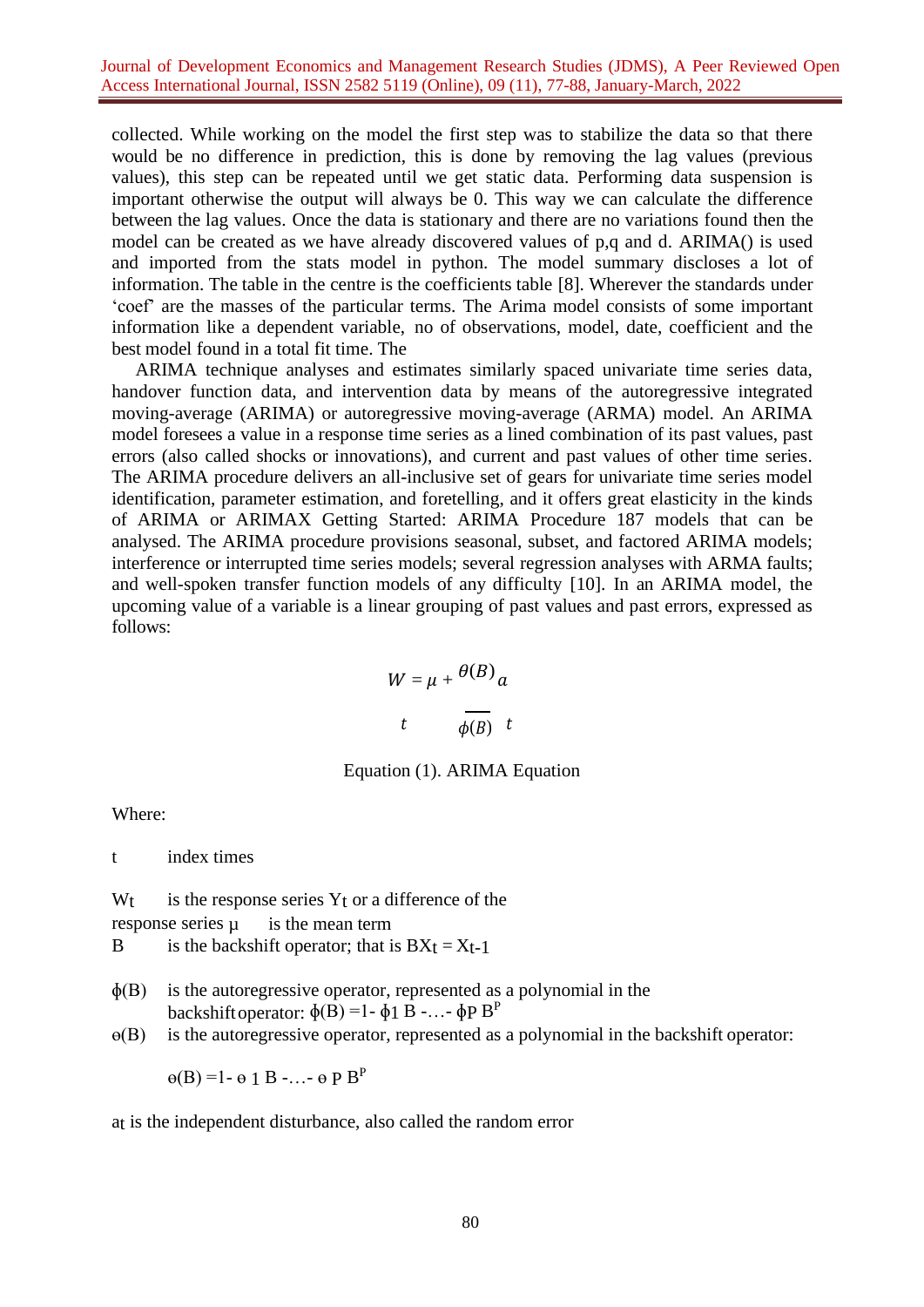# 2.3 **LSTM:**

LSTM is observed as one of the most substantial options for forecasting happenings, LSTM networks are well-suited to classifying, processing and creating predictions founded on time series data, meanwhile, there can be lags 6 of unknown duration between significant proceedings in a time series. Although LSTMS are a kind of RNN and function likewise to traditional RNN, its gating instrument is what sets it separately. This feature discourses the "short-term memory" problem of RNN. The pattern moves the past veiled state into the specific stage of the structure in this sort of architecture as shown in figure 1.



**Figure 1** Long Short Memory Network Cell State

An LSTM (Long-term storage of short-term memory) has a similar control flow as a recurrent neural network. It courses data passing on material as it broadcasts onward. The variations are the actions within the LSTM's cells. These operations are used to let the LSTM keep or overlook data. The stages of the approach are drawn as follows:

- $\checkmark$  Adapts abstracts from a list of strings into lists of integers (arrangements). Create features and labels from sequences
- $\checkmark$  Build LSTM model with embedding LSTM and Dense layers Load in pre-trained embedding.
- $\checkmark$  Train model to foresee following work in order.

Each LSTM recurrent unit too upholds a vector called the Internal Cell State which theoretically designates the information that was designated to be reserved by the earlier LSTM recurrent unit [6].

# **3. Results**

# **3.1Visualization from Exploratory Analysis**

With the help of performing exploratory analysis and the algorithm, we have found some good insights and basic understanding of how the vaccination and the vaccination manufacturers can expect. Some insights discovered during this project research were [9]:

- 1. Top vaccines in the fight to covid-19.
- 2. Proportions of the different vaccines.
- 3. Daily & total vaccinations according to differentregions.
- 4. Vaccinations used by a particular country.
- 5. Most used vaccination.
- 6. Total vaccinations of a country grouped by the vaccine.
- 7. How many people will be vaccinated shortly?
- 8. When will we be able to achieve a 100% vaccination rate per 100 people (estimations as per previous data)?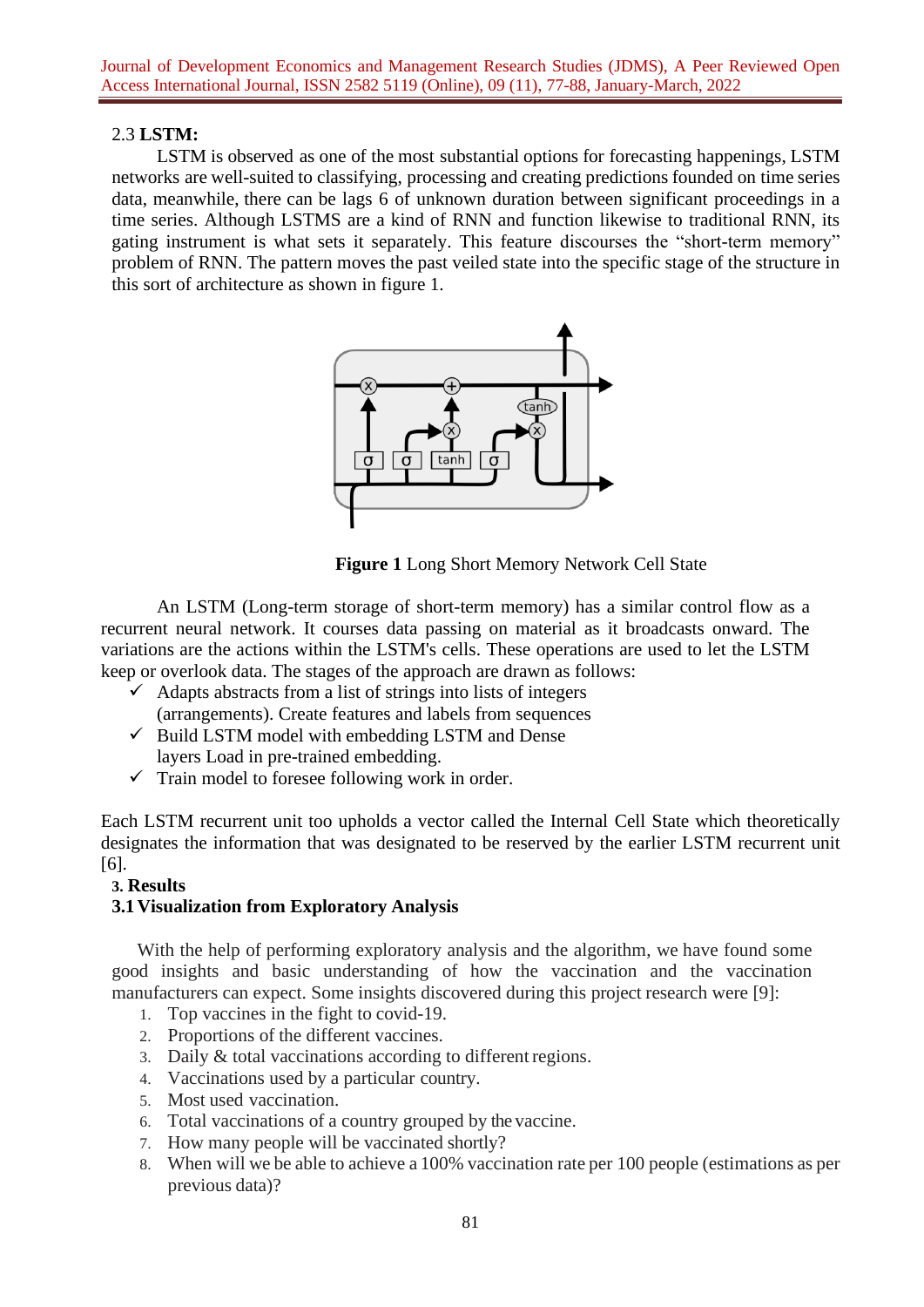

**Figure 2.** Total vaccinations as per Country

this graph represents the number of total vaccinations according to the different and top countries in the vaccination progress.



8

**Figure 3.** Daily vaccinations as per Country





**Figure 4.** Total vaccinations as per Country displayed on Maps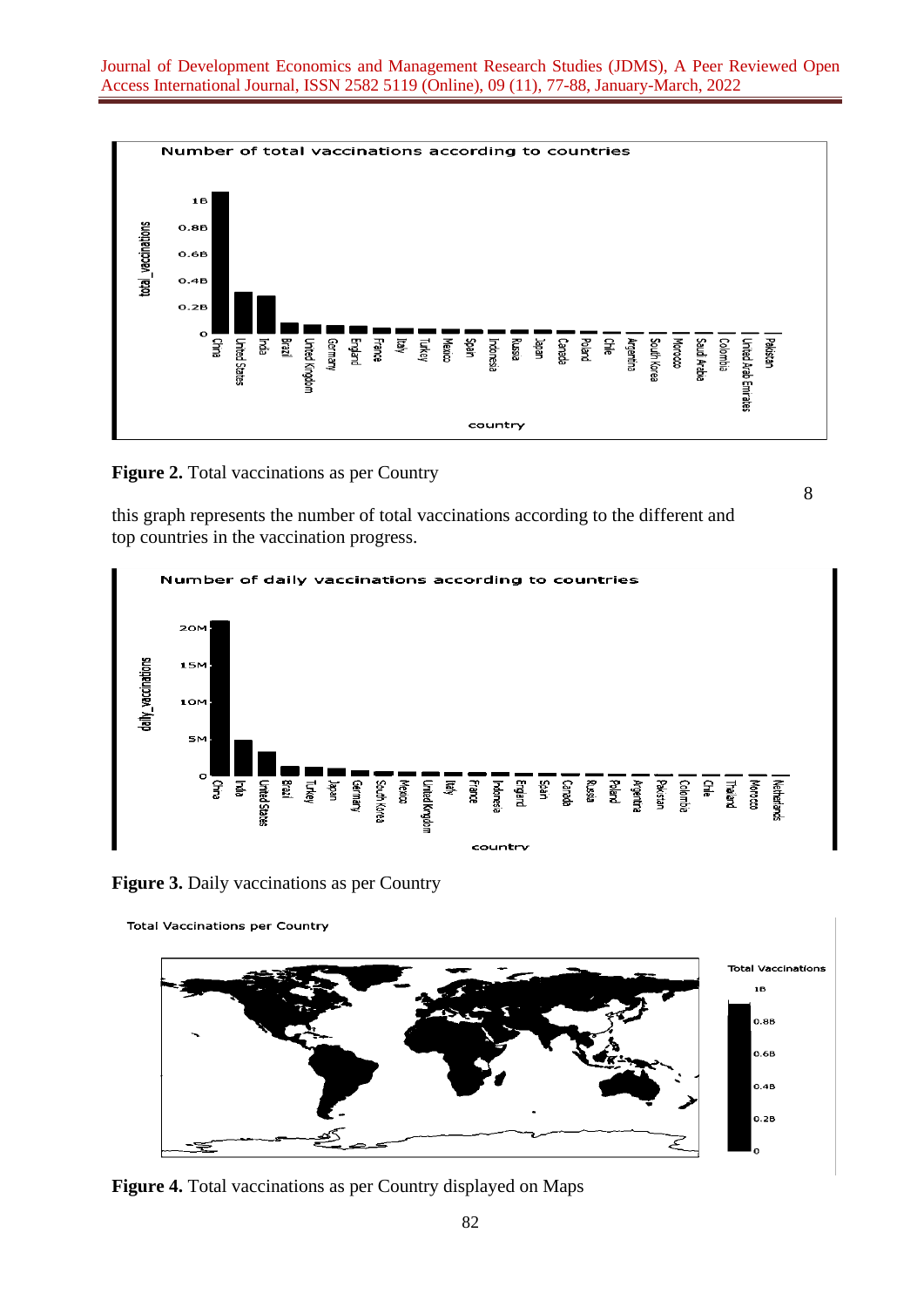# **3.2Visualization for ARIMA**

ARIMA models are denoted with the notation ARIMA (p, d, q). These three parameters reason for seasonality, tendency, and noise in data:



**Figure 5.** Residual and Correlation

To help us understand the accuracy of forecasts, we have tried to check the past pattern of location, vaccine and total vaccination in different regions.



**Figure 6.** Prediction of vaccination rate per location**.**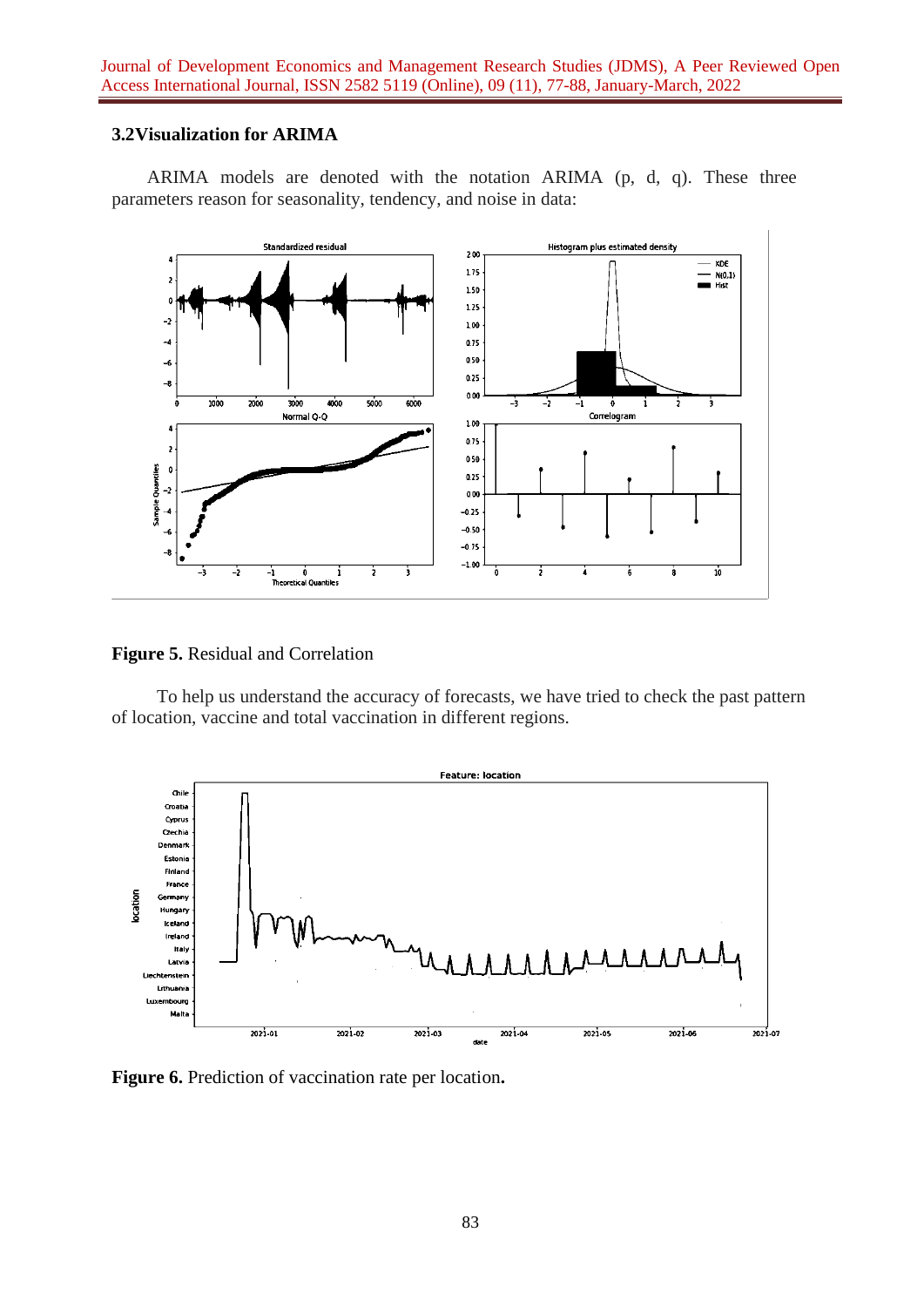10



**Figure 7.** prediction of vaccine rate used

To build the ARIMA model, we need to validate and train the dataset. During the training of the data, validating it infuses new data into the model that would have not been evaluated early. Validation provides the first test against unseen data in neural networks. This type of data helps to build up the model it evaluates the data continuously to learn the nature and behaviour of the data and then adjust accordingly as per the intended purpose. The figure below shows the validation and training of data at intervals.



**Figure 8.** training and validating data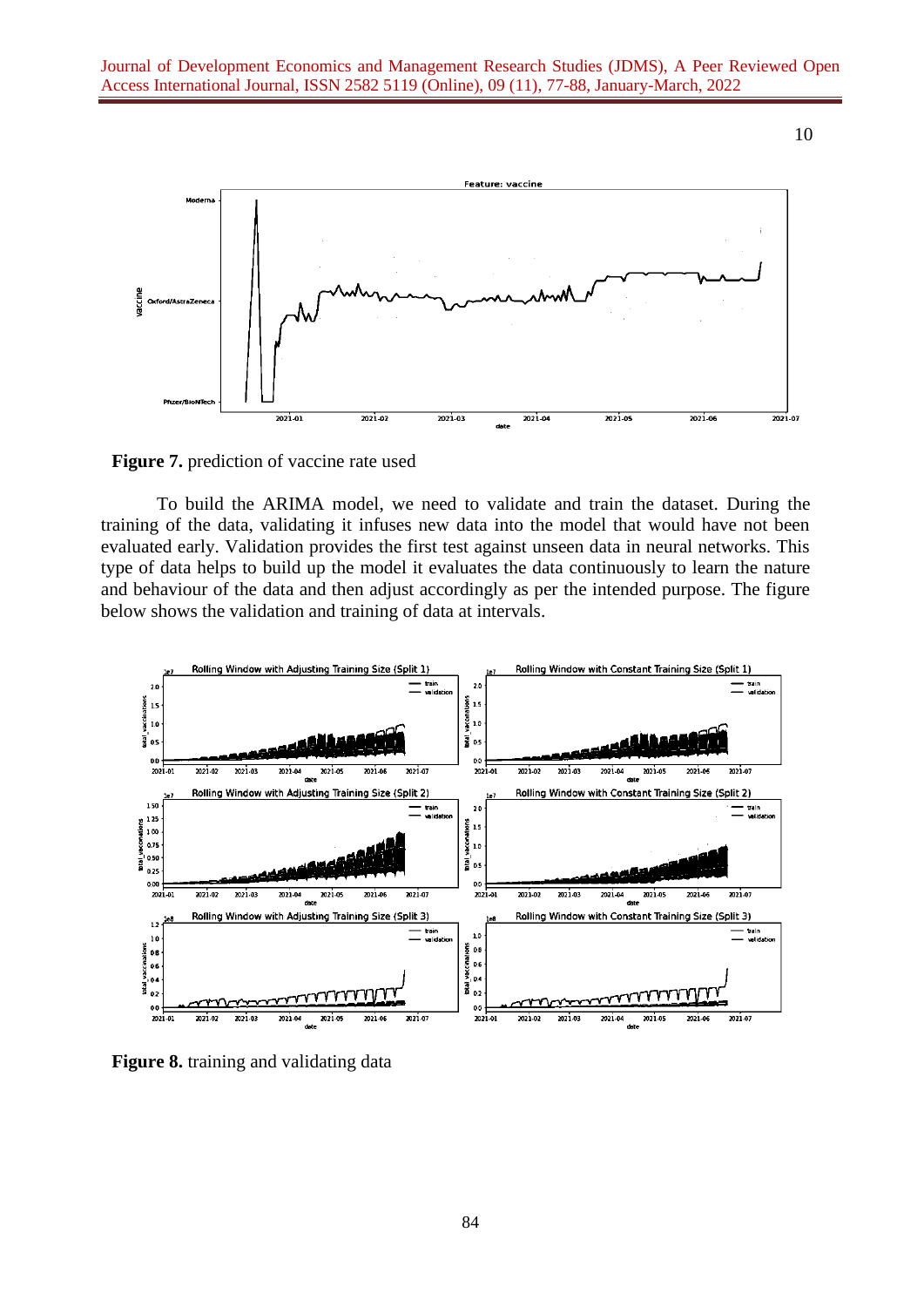## **3.3Visualization for LSTM**

The standard metrics that are used to compare the time series data will be Root Mean Squared Error and Mean Absolute Percentage Error. The lower the value of RMSE the better the fit of the model[6].

### **Root Mean Squared Error**:

The RMSE is a quadratic marking rule which actions the average greatness of the error. The calculation for the RMSE is given in equally of the references. Articulating the formula in words, the alteration between forecast and corresponding observed values are respectively squared and then averaged completed the sample. Lastly, the square root of the average is occupied. Meanwhile, the errors are squared beforehand they are averaged, the RMSE stretches a relatively high weight to great faults. These incomes the RMSE is most valuable when great errors are mainly unwanted.

> $RMSE = (\sqrt{\frac{\Sigma\ (predicted - actual)}{2}})$ total predictions

Equation (2) Root Mean Squared Error Equation

#### **Mean Absolute Error:**

When using the MAE, the error balances linearly. Therefore, an error of 10, is 10 times inferior to an error of 1. In both cases, the error is distinct in the same component of dimension as the target variable. So, the query you need to ask yourself, are advanced errors really that are significant? This depends on the field of your problem.

$$
MAE = \frac{1}{2} \sum |Y| - \hat{Y}||
$$
  
Equation (3) Mean Absolute Error Equation

12

The MAE and the RMSE can be applied together to classify the difference in the errors in a set of estimates. The RMSE will endlessly persevere greater or equivalent to the MAE; the higher variance amid them, the better the change within unrelated errors within the model. If the RMSE=MAE, then all the faults are of the alike degree.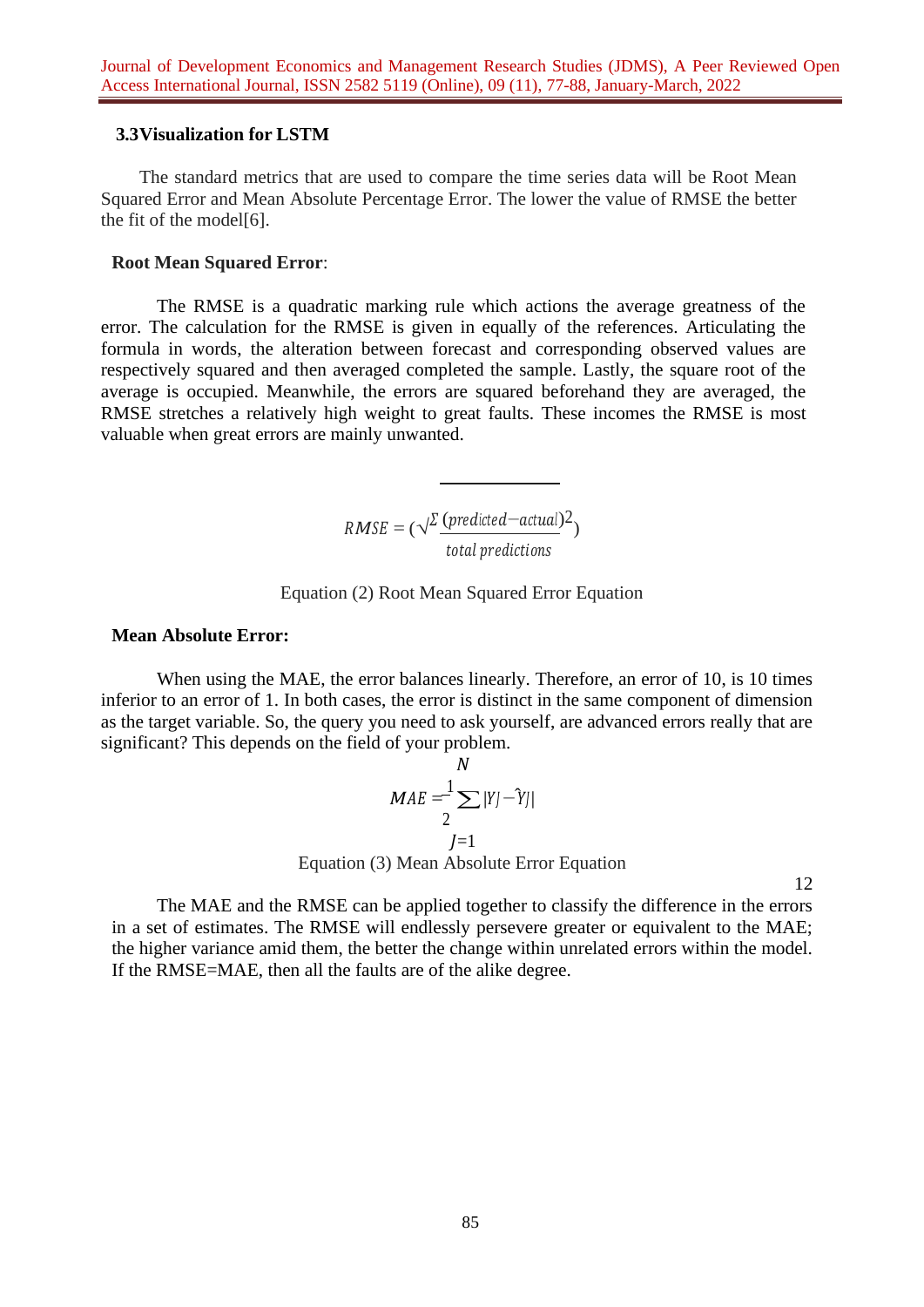

# **Figure 9.** total vaccination prediction

Comparison of both models using different techniques to get to predicted results.

| Covariance Type:<br>opg |                     |         |                                                    |       |                         |             |
|-------------------------|---------------------|---------|----------------------------------------------------|-------|-------------------------|-------------|
|                         | coef                | std err | Z                                                  |       | $P >  z $ [0.025 0.975] |             |
| ar.L1                   | 0.8105 0.031 26.565 |         |                                                    | 0.000 |                         | 0.751 0.870 |
| ar.L2                   |                     |         | $-0.4467$ 0.039 $-11.418$                          |       | $0.000 -0.523 -0.370$   |             |
| ar.L3                   | 0.6150 0.022 27.968 |         |                                                    | 0.000 | 0.572                   | 0.658       |
| ma.L1                   |                     |         | $-1.3881$ 0.011 $-126.389$ 0.000 $-1.410$ $-1.367$ |       |                         |             |
| ma.L2                   |                     |         | 0.7287 0.010 75.674                                | 0.000 | 0.710                   | 0.748       |
|                         |                     |         | sigma2 2.349e+13 5.29e-15 4.44e+27 0.000 2.35e+13  |       |                         |             |

**Table 1.** ARIMA results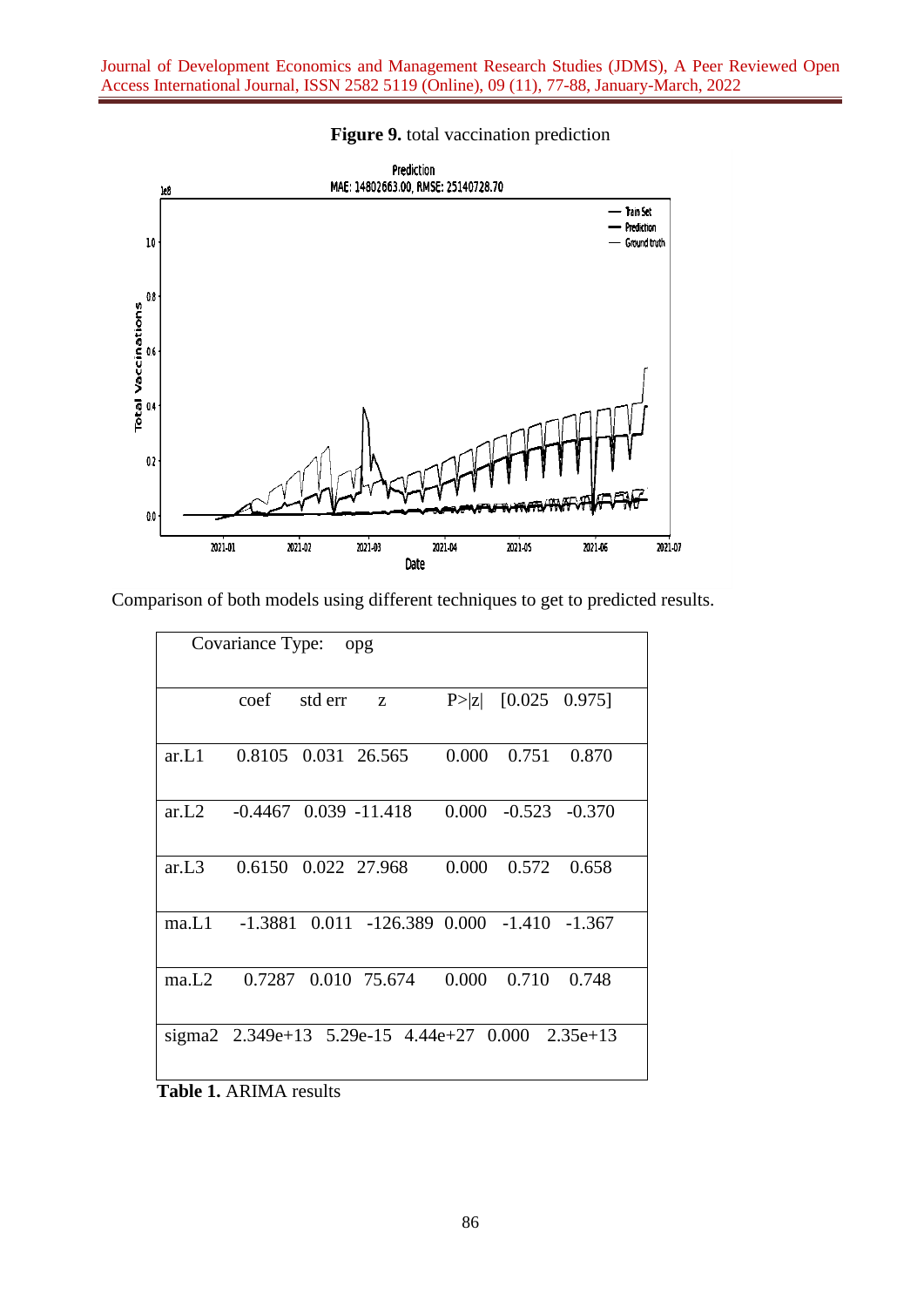| Model: "sequential"              |                     |        |  |  |
|----------------------------------|---------------------|--------|--|--|
| Layer (type)                     | <b>Output Shape</b> | Param# |  |  |
| lstm (LSTM)                      | (None, 1, 128)      | 92672  |  |  |
| $Istm_1 (LSTM)$                  | (None, 64)          | 49408  |  |  |
| dense (Dense)                    | (None, 25)          | 1625   |  |  |
| dense_1 (Dense)                  | (None, 1)           | 26     |  |  |
| Total params: 143,731            |                     |        |  |  |
| Trainable params: 143,731        |                     |        |  |  |
| Non-trainable params: 0          |                     |        |  |  |
| MAE:1480266.00, RMSE:25140728.70 |                     |        |  |  |

**Table 1.** LSTM results

# **4. Conclusion**

The covid-19 outburst has exaggerated more than 210 countries as of now. The rapid increase in the number of cases caused healthcare industries to collapse. Countries have faced major problems such as medicine, personnel and hospital capacity. Each country was taken on measures to reduce the spread of the virus. In addition, countries are making predictions for the future situation of the covid-19 outbreak by using machine learning methods. Thus, the burden of the health sector can be reduced by foreseeing future situations and making strategies and plans. In this study, we have just done experimentation on the dataset for self-learning purposes. This paper can be used for further research or findings however the analysis and findings don't 100% guarantee that the results generated are accurate this paper is not created for any false impact and does not impact social, medical and welfare society. This entire study is based on experimental analysis using exploratory data analysis with python and good machine learning tools to find good practice. More research on this will be addressed as this was one of the most significant aspects of the previous few years and still, a very concerning matter for future forecasting purposes as this matter is impacting and still an ongoing situation throughout each part of the world today.

# **References**

- 1. Simran Preet Kaur, Vandana Gupta (2020). "COVID-19 Vaccine: A comprehensive status report", Section of Microbiology, Ram Lal Anand College, University of Delhi, Benito Juarez Road, New Delhi 110021, India, Virus Research, 288, (2020).
- 2. WHO (World Health Organisation) (2021). " Evaluation of COVID-19 vaccine Effectiveness", c World Health Organization, 2021. Some rights reserved. This effort is obtainable under the CC BY-NC-SA 3.0 IGO licence, WHO reference number: WHO/2019-nCoV/ vaccine effectiveness/measurement/2021.1
- 3. Pinar Cihan (2021). "Fuzzy Rule-Based System for Predicting Daily Case in COVID-19 Outbreak",Dept. of Computer Engineering, Tekirda\_ Nam\_K Kemal University, Tekirda, [Turkey,pkaya@nku.edu.tr.](mailto:Turkey%2Cpkaya@nku.edu.tr)